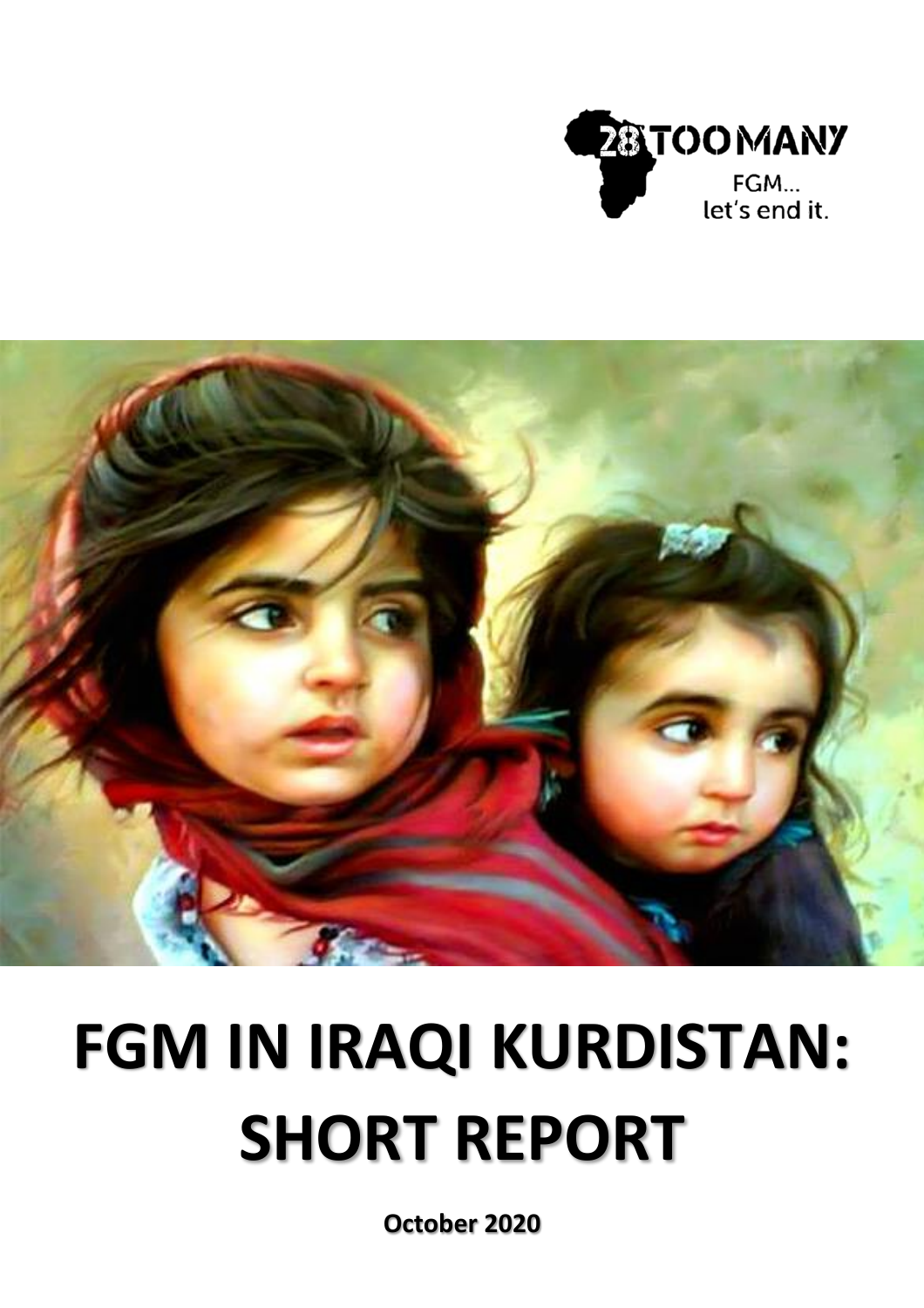

## Key Findings and Indicators 1



*Prevalence***:** In Iraqi Kurdistan, the prevalence of FGM in women aged 15–49 is 42.8%



*Geography***:** The highest prevalence is in Erbil



Age: Most girls are cut between 0 and 12 years; the average age of cutting is 4–5 years



**Type:** Type 1 is the most common type of FGM practised (76.2% of women who have been cut)



*Agent:* More than half of FGM cases are carried out by traditional birth attendants or midwives



*Attitudes***:** 83.6% of women aged 15–49 who have heard of FGM believe that it should be discontinued



**Population:** Approximately 6 million



*Infant Mortality Rate:* 23 deaths per 1,000 live births (2019)



*Maternal Mortality Ratio:* 79 deaths per 100,000 live births (entirety of Iraq, 2017)



*Literacy:* 79% and 78% of the population aged 15 and over can read and write, respectively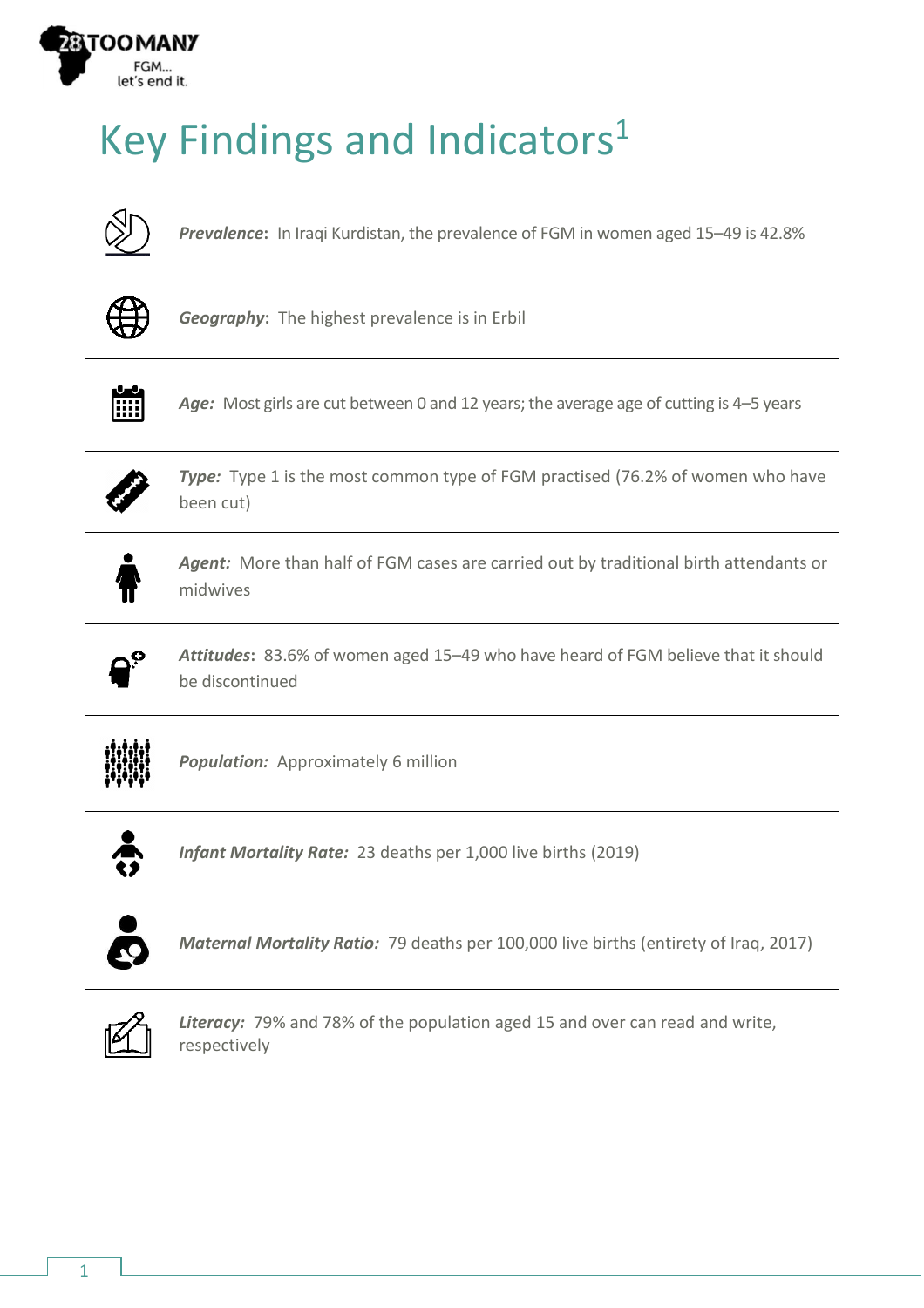

#### Background

Approximately 30–40 million Kurds live in an area of the Middle East that stretches from Syria in the west to Iran in the east, Iraq in the south and north through Turkey. Iraqi Kurdistan, a region in the north of Iraq, has an estimated population of six million Kurds (between 17% and 20% of the total Iraqi population).

In 2005, following the overthrow of President Saddam Hussein, Kurdistan was designated an autonomous federal region under a new Iraqi constitution. Although Iraqi Kurds voted for independence in a non-binding referendum in 2017, there continues to be power struggles between both central and regional governments and within the region itself, set against a backdrop of economic instability.<sup>2</sup>



#### Prevalence of FGM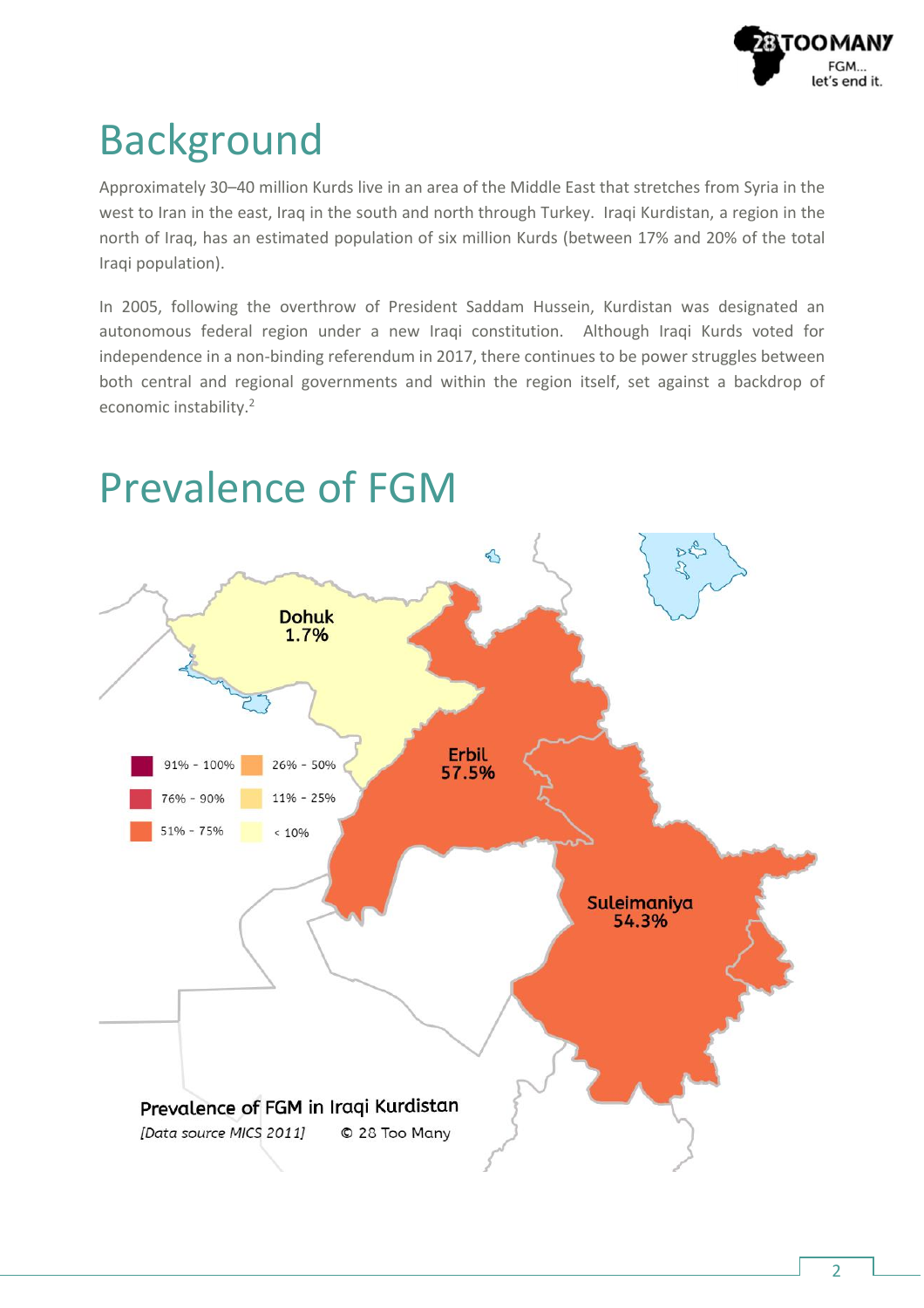

FGM in Iraq is mainly practised in the Kurdistan region. Two of Kurdistan's governorates, Suleimaniya and Erbil, have an FGM prevalence of above 50%. The final governorate of Dohuk, in the north-west, has a low FGM prevalence of 1.7%. FGM is not commonly practised in the rest of Iraq, where prevalence is around 1%.<sup>3</sup>

There is little difference between the FGM prevalence among women who live in urban areas (43%) and the prevalence among those who live rural areas (42%).<sup>4</sup> Higher FGM prevalences (around 70%) have been noted, however, in remote provinces bordering Iran.<sup>5</sup>

Over half of women (55%) who have no formal or only a basic education have had FGM, compared to a third of women (33%) who have received a secondary or higher education. Women in the lowest wealth quintile are more likely to have been cut (57%) than those in the highest wealth quintile (26%).<sup>6</sup>

As well as traditional birth attendants and midwives, others in the community (such as relatives) reportedly perform FGM.<sup>7</sup> FGM has traditionally taken place in the home, using razor blades.<sup>8</sup>



#### Trends in FGM Prevalence

MICS surveys of Iraq (including Iraqi Kurdistan) prior to 2011 did not include data on FGM; therefore, it is not possible to compare the overall prevalence of 42.8% to that in previous years. However, due to the large age-range of women included in the survey, the overall prevalence may not be the best measure of any progress made in recent years. Breaking down the most recent data by age group shows that the prevalence for women aged 45–49 is 55%, while for the youngest age group this has fallen to 29%.<sup>9</sup> Despite the fact that a small proportion of women may be cut after the age of 15, the data demonstrates a clear and encouraging trend towards a lower prevalence among younger women.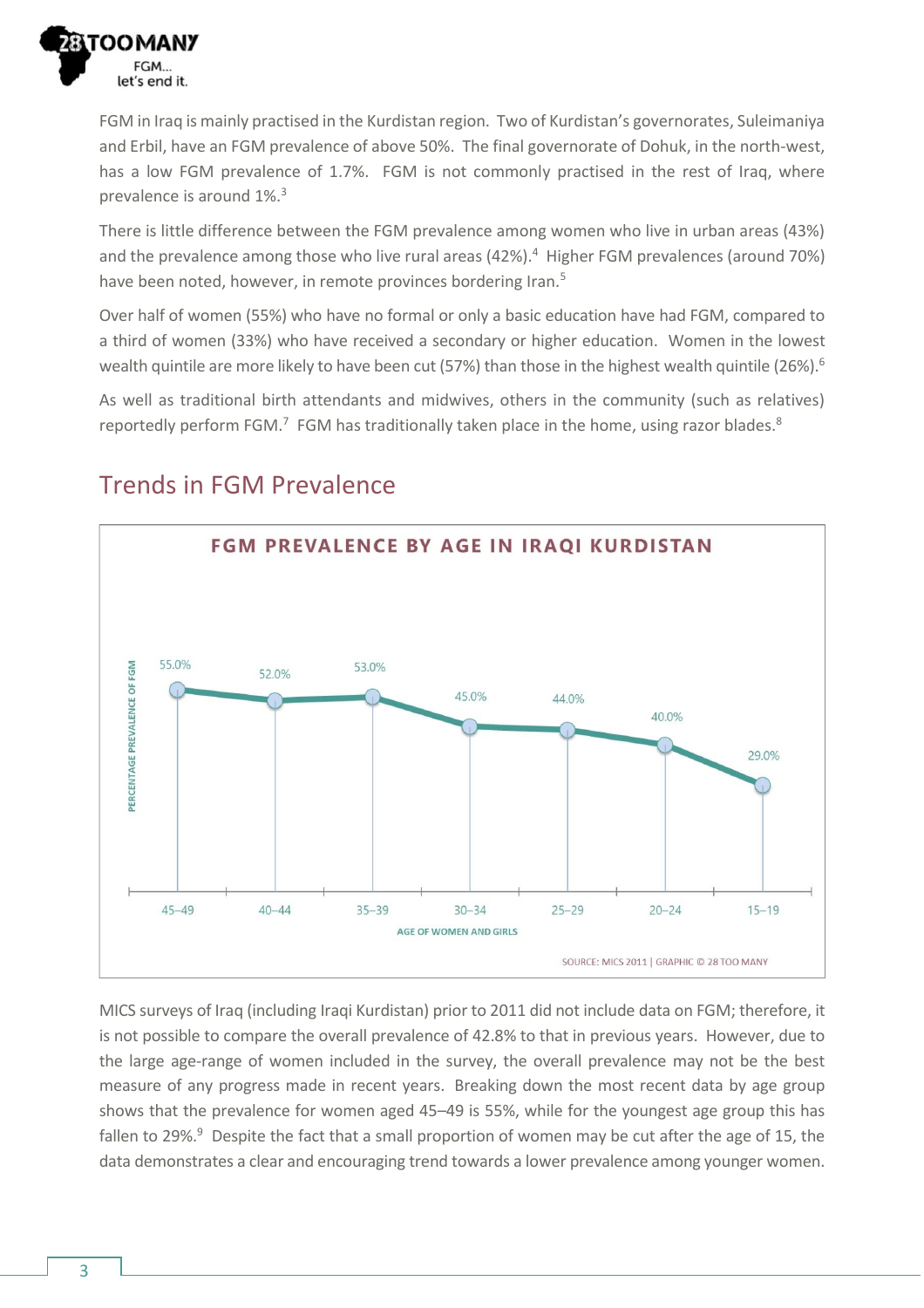

#### Knowledge and Understanding

86.1% of Kurdish women aged 15–49 have heard of FGM.<sup>10</sup>

Although the last MICS survey stated that 83.6% of Kurdish women aged 15–49 believe FGM should be stopped, attitudes appear to vary, with greater support for the practice coming from poorer households and women with lower levels of education. Support for the continuation of FGM is also stronger among women who have been cut than those who have not. $11$ 

Mothers reportedly make the decisions to have girls cut in 79.2% of FGM cases, and grandmothers in a further 11.2% of cases. 12

The majority of Kurds in Iraqi Kurdistan are Sunni Muslim. Within practising communities, religion is cited as the main reason for the practice in 50.3% of FGM cases and 'social reasons' in 40.7%. <sup>13</sup> Other studies have noted differences between governorates in the importance given to the reasons for practising FGM.<sup>14</sup>

#### Cross-Border FGM

In some countries where FGM has become illegal, the practice has been pushed underground and across national borders to avoid prosecution. Iraqi Kurdistan shares international borders with Turkey to the north and Iran to the east.

FGM is reportedly practised in communities in these border regions, but it is not known to what extent there is cross-border movement between Kurdistan and these neighbouring countries for the purposes of FGM.

#### Medicalised FGM

In Kurdistan, both traditional birth attendants and midwives perform FGM in more than half of cases. These are not only unlicensed practitioners, but also those trained and licensed by health authorities. A further 15.4% of cases are performed by 'other health staff'.<sup>15</sup>

Therefore, although FGM reportedly takes place mainly in a domestic setting rather than within health facilities, it appears that some licensed health professionals are cutting girls and, therefore, medicalised FGM is a potential challenge in Kurdistan. Further data is needed to understand its prevalence.

Health professionals who perform FGM are subject to punishment for aggravated crime and a ban from practising under Article 6 of the Domestic Violence Act 2011 (see below).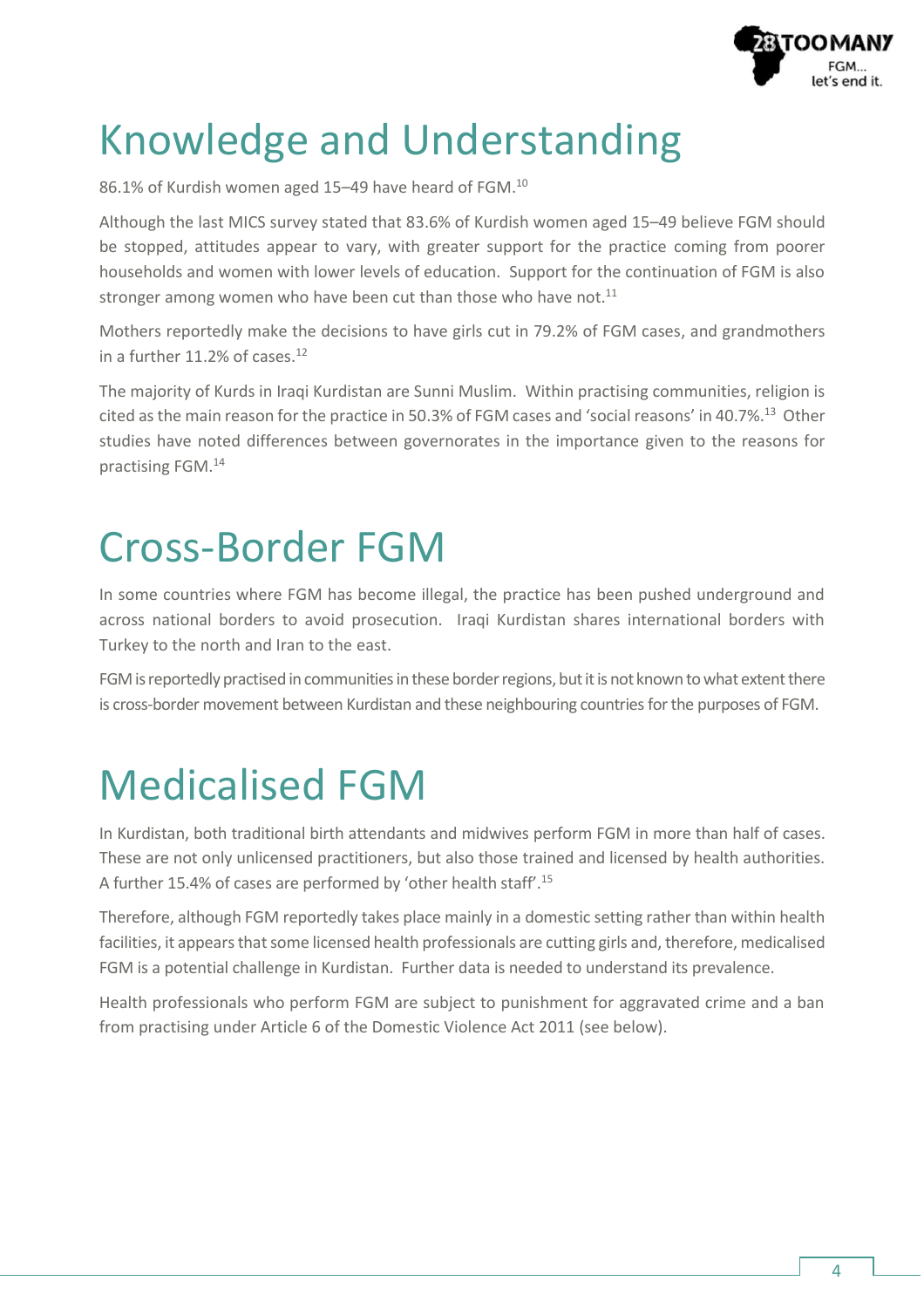

## Legislation

In 2011 the **Domestic Violence Act (No. 8)** for the Kurdistan region of Iraq was passed. FGM was listed as an act of domestic violence under **Article 2** of this law.<sup>16</sup>

**Article 6** additionally sets out the penalties for performing, aiding and abetting FGM, as follows:

- 1. Anyone inciting FGM is liable to a fine of between one million and five million Iraqi Dinars.
- 2. Anyone who performs or assists FGM is liable to imprisonment of not less than six months and/or a fine of between two million and five million Iraqi Dinars.
- 3. Anyone who performs or assists FGM on a minor is liable to imprisonment for between one and three years and/or a fine of between five million and ten million Iraqi Dinars;
- 4. FGM is considered an aggravated crime if the perpetrator is a doctor, pharmacist, chemist, or midwife or one of their assistants. The court may order a ban on practising for a duration not exceeding three years.

There is no publicly available information on whether any FGM cases have been brought to court under the Domestic Violence Act. While the introduction of the law helped raise awareness in the region of violence against women, its implementation and enforcement has been widely criticised as insufficient by human rights groups.<sup>17</sup>

For further general information on FGM and law, see <https://www.28toomany.org/thematic/law-and-fgm/>.

#### Work to End FGM

The practice of FGM in Iraqi Kurdistan was publicly highlighted for the first time in the early 2000s through the community work of the health and social care teams of the German non-governmental organisation (NGO) called WADI. As the extent to which FGM was practised in the region emerged through surveys and reports published by WADI in 2010 and 2012, they, together with other local civil-society and women's-rights groups, set up the Stop FGM in Kurdistan campaign to raise public awareness about the practice's health consequences and to lobby for a legal ban on it. As a result of petitions and the use of the media, together with support from some regional parliament members, FGM was consequently banned under the Domestic Violence Act (2011). In parallel, the Regional Government of Kurdistan set up the Women's Affairs Supreme Council, which is responsible for tackling all forms of gender-based violence, including FGM.<sup>18</sup>

Since then, WADI has continued to campaign to end FGM in the region, working in partnership with other stakeholders such as the Ministry of Health. The local media continues to report on the issue, and a telephone hotline was set up in 2012 to provide support (for further information, see **<https://wadionlineen.files.wordpress.com/2017/04/reporthotline2012.pdf>**).

As FGM is a taboo practice deep-rooted in a conservative society, there continue to be many challenges for organisations working to improve women's rights and end FGM in Kurdistan. Studies identify a continued need for long-term multi-disciplinary action to target parents, traditional birth attendants, midwives and religious leaders, particularly in the areas of highest prevalence. Greater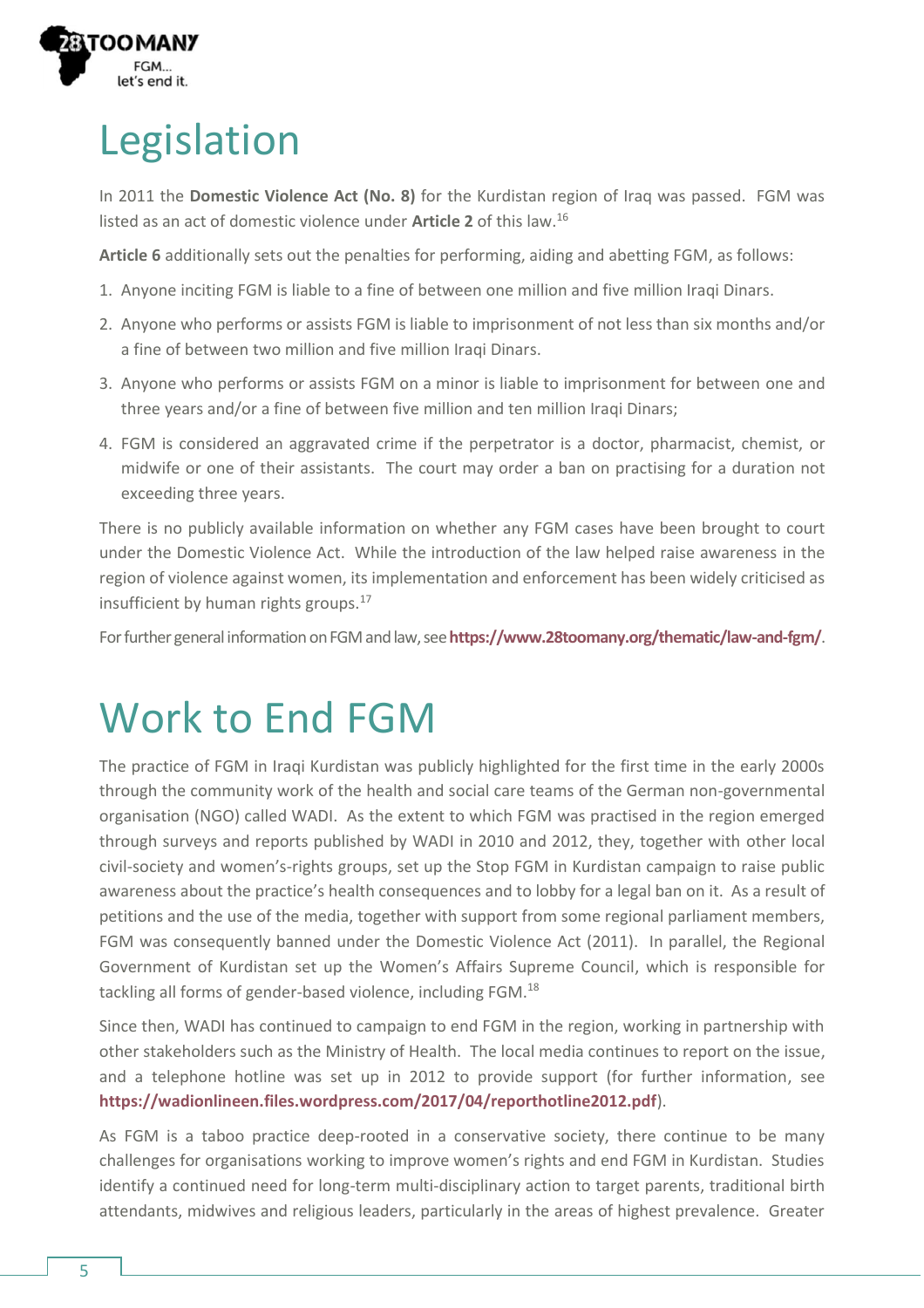

political and financial support for awareness campaigns and community interventions, together with enforcement of the law, are called for by activists.

Work in Kurdistan to date has also highlighted a lack of awareness of FGM among men and their absence in the decision-making process that leads to their daughters being cut. Hence, there is an urgent need to bring them further into the education and advocacy work to end the practice. Also critical to ending FGM in the region is maternal education, which has a positive influence on changing attitudes and intentions to cut future generations.

For further detail on FGM and work to end the practice in Kurdistan, please see the following WADI resources.

*WADI: The Campaign Against Female Genital Mutilation* **<https://wadi-online.org/2017/03/06/the-campaign-against-female-genital-mutilation/>**

*Female Genital Mutilation in Iraqi-Kurdistan: An Empirical Study by WADI (2010)* **[https://www.28toomany.org/static/media/uploads/Continent%20Research%20and%20Resource](https://www.28toomany.org/static/media/uploads/Continent%20Research%20and%20Resources/Middle%20East/study_fgm_iraqi_kurdistan_en.pdf) [s/Middle%20East/study\\_fgm\\_iraqi\\_kurdistan\\_en.pdf](https://www.28toomany.org/static/media/uploads/Continent%20Research%20and%20Resources/Middle%20East/study_fgm_iraqi_kurdistan_en.pdf)**

*Female Genital Mutilation Among Iraqi Kurdish Women: A Cross-Sectional Study from Erbil City (2012)* **[https://www.28toomany.org/static/media/uploads/Continent%20Research%20and%20Resource](https://www.28toomany.org/static/media/uploads/Continent%20Research%20and%20Resources/Middle%20East/art_3a10.1186_2f1471-2458-13-809.pdf) [s/Middle%20East/art\\_3a10.1186\\_2f1471-2458-13-809.pdf6](https://www.28toomany.org/static/media/uploads/Continent%20Research%20and%20Resources/Middle%20East/art_3a10.1186_2f1471-2458-13-809.pdf)7**

#### References

- 1 **('MICS'):** The Central Statistics Organization and the Kurdistan Statistics Office (2012) *Iraq Multiple Index Cluster Survey 2011, Final Report*, pp.159–163. Baghdad, Iraq: The Central Statistics Organization and the Kurdistan Regional Statistics Office. Available at [https://mics-surveys-prod.s3.amazonaws.com/MICS4/](https://mics-surveys-prod.s3.amazonaws.com/MICS4/Middle%20East%20and%20North%20Africa/Iraq/2011/Final/Iraq%202011%20MICS_English.pdf) [Middle%20East%20and%20North%20Africa/Iraq/2011/Final/Iraq%202011%20MICS\\_English.pdf.](https://mics-surveys-prod.s3.amazonaws.com/MICS4/Middle%20East%20and%20North%20Africa/Iraq/2011/Final/Iraq%202011%20MICS_English.pdf)
	- Rozhgar A. Saleem, Nasih Othman, Fattah H. Fattah, Luma Hazim and Berivan Adnan (2013) 'Female Genital Mutilation in Iraqi Kurdistan: Description and Associated Factors', *Woman and Health*, 53(6), pp.537–551. Available at <https://www.tandfonline.com/doi/full/10.1080/03630242.2013.815681> (accessed 25 June 2020).
	- World Health Organization (2017) *Maternal mortality ratio (per 100 000 live births)*. Available at [https://www.who.int/data/gho/data/indicators/indicator-details/GHO/maternal-mortality-ratio-\(per-100-](https://www.who.int/data/gho/data/indicators/indicator-details/GHO/maternal-mortality-ratio-(per-100-000-live-births)) [000-live-births\)](https://www.who.int/data/gho/data/indicators/indicator-details/GHO/maternal-mortality-ratio-(per-100-000-live-births)) (accessed 25 June 2020).
	- Kurdistan Regional Statistics Office, International Organization for Migration and the United Nations Population Fund (2018) *Demographic Survey: Kurdistan Region of Iraq*. Available at [https://iraq.iom.int/](https://iraq.iom.int/files/KRSO_IOM_UNFPA_Demographic_Survey_Kurdistan_Region_of_Iraq.pdf) [files/KRSO\\_IOM\\_UNFPA\\_Demographic\\_Survey\\_Kurdistan\\_Region\\_of\\_Iraq.pdf](https://iraq.iom.int/files/KRSO_IOM_UNFPA_Demographic_Survey_Kurdistan_Region_of_Iraq.pdf) (accessed 25 June 2020).
	- WADI Association for Crisis Assistance and Development Co-operation (2010) *Female Genital Mutilation in Iraqi Kurdistan: An Empirical Study by WADI*. Available at [https://www.28toomany.org/static/media/](https://www.28toomany.org/static/media/uploads/Continent%20Research%20and%20Resources/Middle%20East/study_fgm_iraqi_kurdistan_en.pdf) [uploads/Continent%20Research%20and%20Resources/Middle%20East/study\\_fgm\\_iraqi\\_kurdistan\\_en.pdf](https://www.28toomany.org/static/media/uploads/Continent%20Research%20and%20Resources/Middle%20East/study_fgm_iraqi_kurdistan_en.pdf) (accessed 26 June 2020).